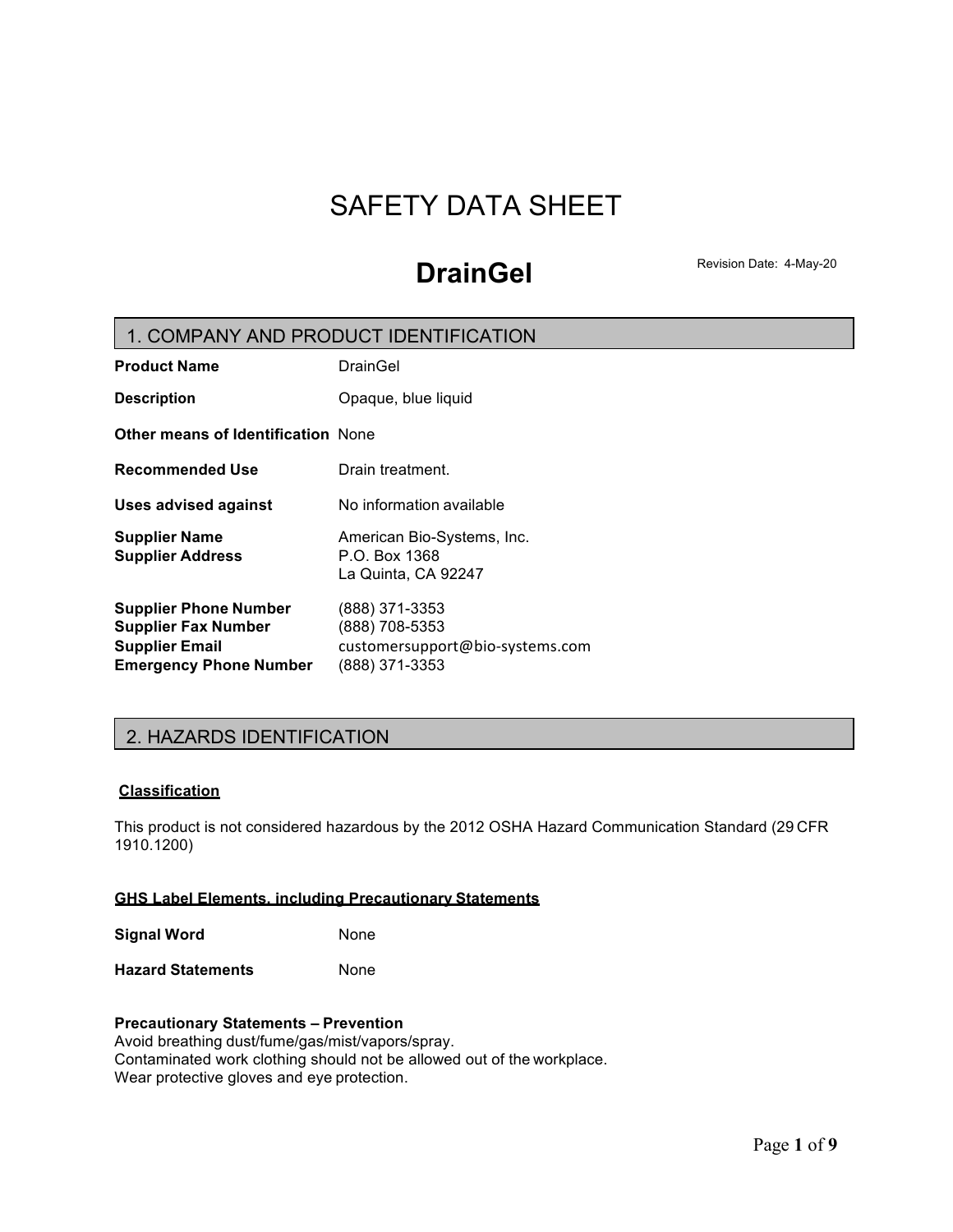## **Precautionary Statements – Response**

See First Aid Measures Section

## **Skin**

IF ON SKIN: Wash with plenty of soap and water. If skin irritation or rash occurs: Get medical advice/attention. Wash contaminated clothing before reuse.

# **Precautionary Statements – Storage**

None

# **Precautionary Statements – Disposal**

Dispose of contents/container in accordance with local/regional/national/international regulations.

### **Hazards not otherwise classified (HNOC)**

Not applicable

# **Other information**

May cause mild skin irritation Repeated or prolonged skin contact may cause allergic reactions in susceptible persons.

# **Interactions with Other Chemicals**

No information available.

# 3. COMPOSITION/INFORMATION ON INGREDIENTS

This product is a buffered and preserved aqueous solution containing emulsifiers, builders, and naturally-occurring viable bacterial cultures.

### **HAZARDOUS INGREDIENTS**

| <b>Name</b>                                                 | <u>CAS #</u>                                  | <u>% BY WEIGHT</u>                                                                                                                       | <u>TRADE SECRET</u> |
|-------------------------------------------------------------|-----------------------------------------------|------------------------------------------------------------------------------------------------------------------------------------------|---------------------|
| <b>4. FIRST AID MEASURES</b>                                |                                               |                                                                                                                                          |                     |
| <b>First aid measures</b>                                   |                                               |                                                                                                                                          |                     |
| <b>General Advice</b>                                       |                                               | Show this safety data sheet to the Doctor in attendance                                                                                  |                     |
| <b>Eye Contact</b>                                          | call a physician.                             | Rinse thoroughly with plenty of water, also under eyelids. If symptoms persist,                                                          |                     |
| <b>Skin Contact</b>                                         |                                               | Wash with soap and water. May cause an allergic skin reaction. In the case of<br>skin irritation or allergic reactions, see a physician. |                     |
| <b>Inhalation</b>                                           | Remove to fresh air.                          |                                                                                                                                          |                     |
| Ingestion                                                   | mouth to an unconscious person.               | Rinse mouth immediately and drink plenty of water. Never give anything by                                                                |                     |
| Most important symptoms and effects, both acute and delaved |                                               |                                                                                                                                          |                     |
|                                                             | $M$ ay sauga Itabing, rashea, and/ar biyas an |                                                                                                                                          |                     |

May cause Itching, rashes, and/or hives on susceptible persons .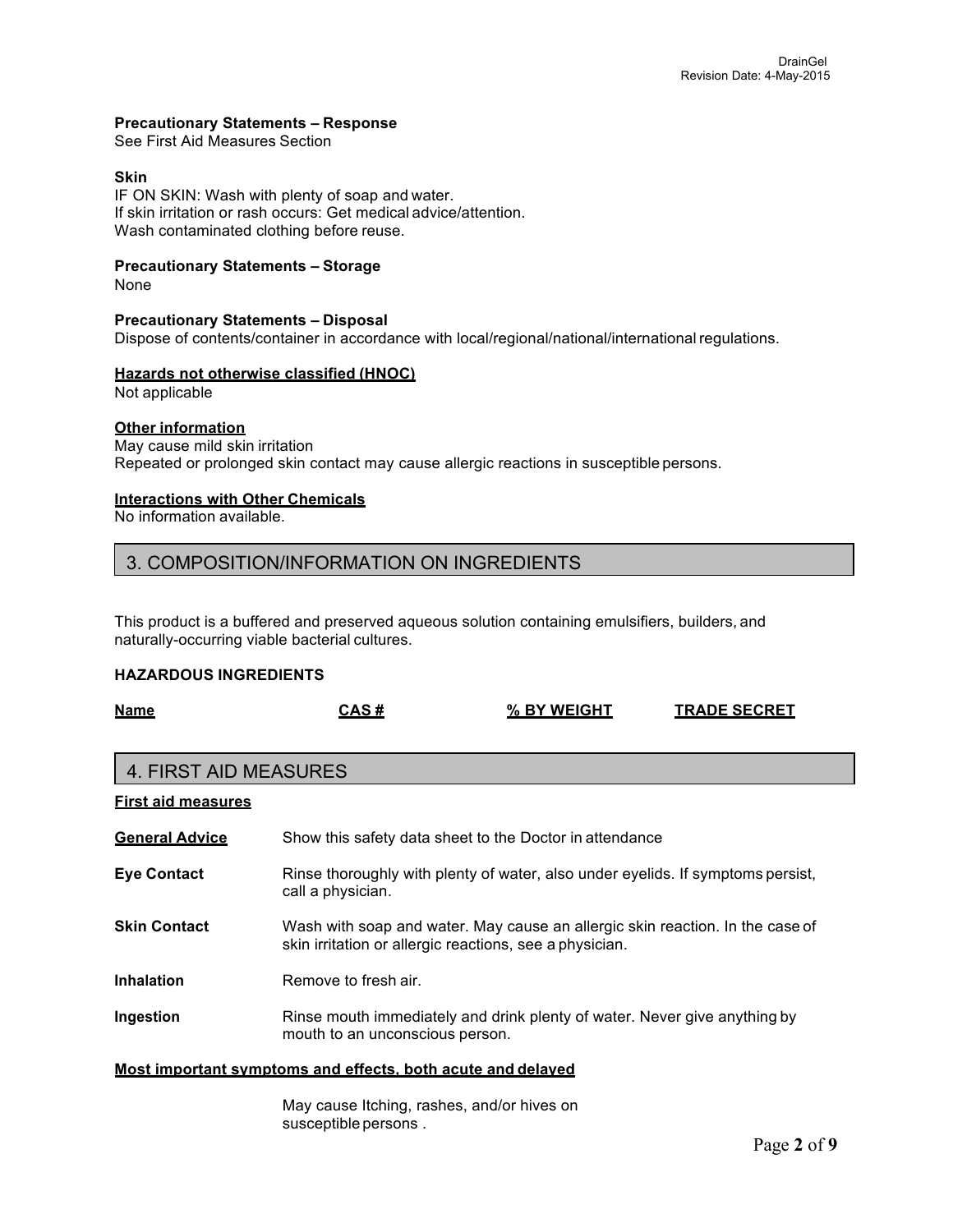## **Indication of any immediate medical attention and special treatment needed**

**Notes to Physician** May cause sensitization of susceptible persons. Treat symptomatically.

# 5. FIRE-FIGHTING MEASURES

# **Suitable Extinguishing Media**

Use extinguishing measures that are appropriate to local circumstances and the surrounding environment.

### **Unsuitable Extinguishing Media**

CAUTION: Use of water spray when fighting fire may be inefficient.

### **Specific Hazards Arising from the Chemical**

Product may cause sensitization by skin contact on susceptible persons.

 **Uniform Fire Code** Liquid

## **Hazardous Combustion Products**

Carbon oxides.

.

| <b>Explosion Data</b>                   |     |  |
|-----------------------------------------|-----|--|
| <b>Sensitivity to Mechanical Impact</b> | Nο  |  |
| <b>Sensitivity to Static Discharge</b>  | No. |  |

## **Protective equipment and precautions for firefighters**

As in any fire, wear self-contained breathing apparatus, pressure-demand, MSHA/NIOSH (approved or equivalent) and full protective gear.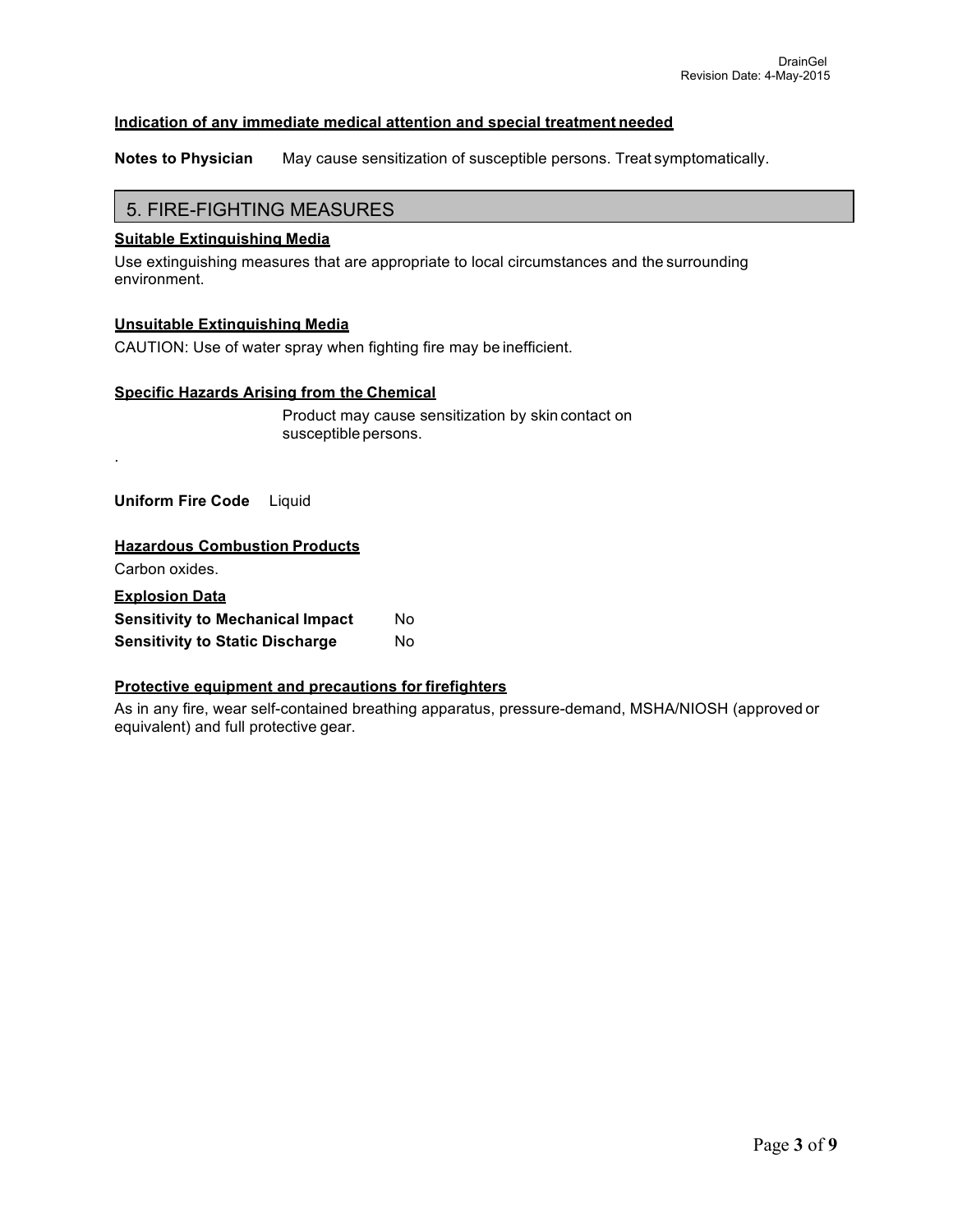# 6. ACCIDENTAL RELEASE MEASURES

### **Personal precautions, protective equipment and emergency procedures**

**Personal Precautions** Avoid contact with skin and eyes

#### **Environmental precautions**

Refer to protective measures listed in Sections 7 and 8

#### **Methods and material for containment and cleaning up**

**Containment** Prevent further leakage or spillage if safe to do so. **Cleaning up** Pick up and transfer to properly labelled containers. Soak up with inert absorbent material.

# 7. HANDLING AND STORAGE

# **Precautions for safe handling**

| <b>Handling</b> | Handle in accordance with good industrial hygiene and safety practices. |
|-----------------|-------------------------------------------------------------------------|
|                 | Avoid prolonged contact with skin and eyes.                             |

# **Conditions for safe storage, including any incompatibilities**

| <b>Storage</b>        | Keep container tightly closed.                                       |
|-----------------------|----------------------------------------------------------------------|
| Incompatible Products | Strong acids and alkalis, and strong oxidizing agents may react with |
|                       | product and inactivate bacterial cultures.                           |

# 8. EXPOSURE CONTROLS / PERSONAL PROTECTION

#### **Control Parameters**

| <b>Exposure Guidelines</b> | This product, as supplied, does not contain any hazardous materials  |
|----------------------------|----------------------------------------------------------------------|
|                            | with occupational exposure limits established by the region-specific |
|                            | regulatory bodies.                                                   |
|                            |                                                                      |

**Other Exposure Guidelines** Vacated limits revoked by the Court of Appeals decision in AFL-CIO v. OSHA, 965 F.2d 962 (11<sup>th</sup> Cir., 1992)

#### **Appropriate Engineering Controls**

| <b>Engineering Measures</b> |  | Showers, Eyewash stations, Ventilation systems. |
|-----------------------------|--|-------------------------------------------------|
|-----------------------------|--|-------------------------------------------------|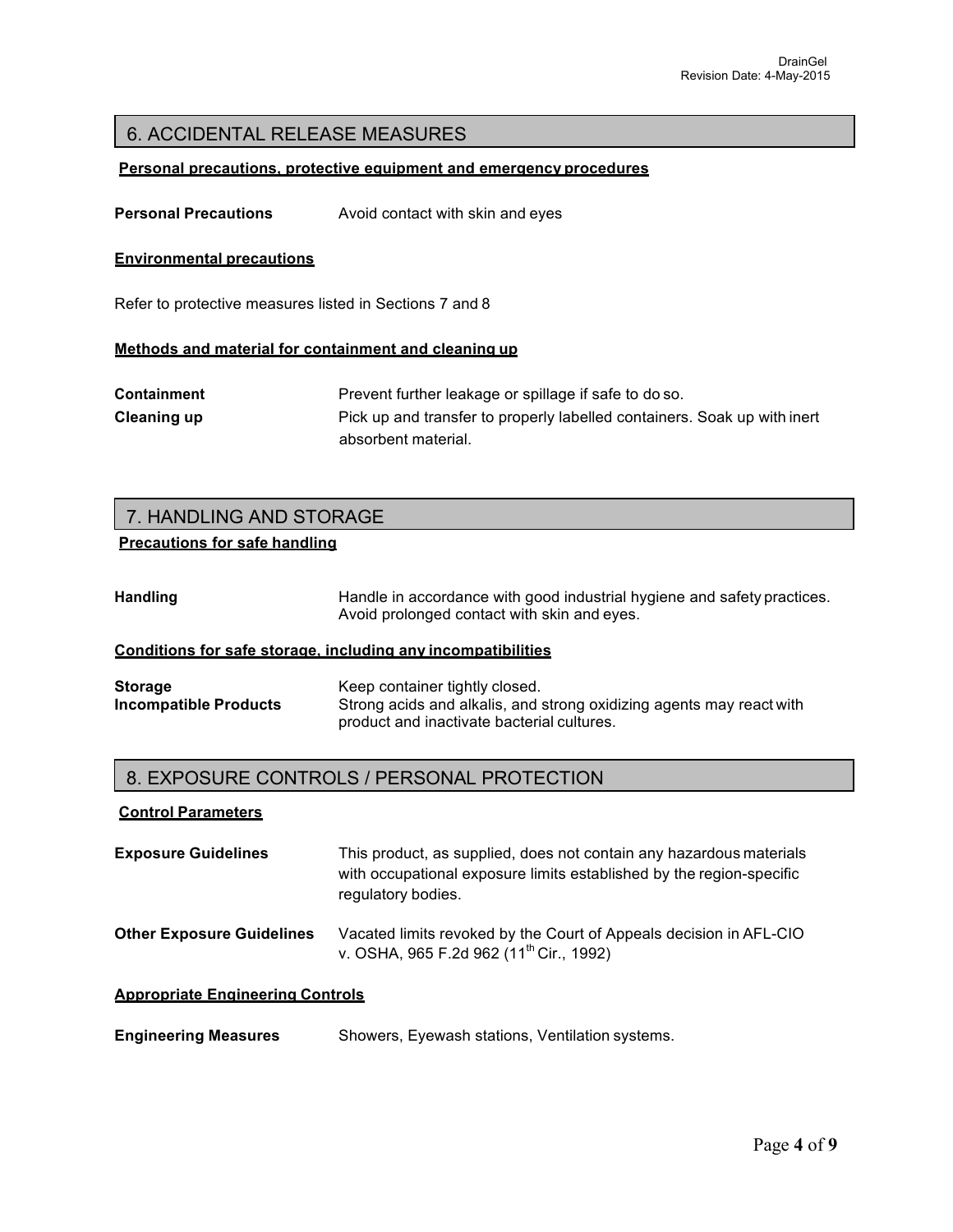# **Individual protection measures, such as personal protective equipment**

| <b>Eye/Face Protection</b>      | None required for consumer use. If splashes are likely to occur, wear<br>safety glasses with side-shields.                                                                     |
|---------------------------------|--------------------------------------------------------------------------------------------------------------------------------------------------------------------------------|
| <b>Skin and Body Protection</b> | None required for consumer use. Repeated or prolonged contact:<br>Wear protective gloves and protective clothing.                                                              |
| <b>Respiratory Protection</b>   | No protective equipment is needed under normal use conditions. If<br>exposure limits are exceeded or irritation is experienced, ventilation and<br>evacuation may be required. |
| <b>Hygiene Measures</b>         | Handle in accordance with good industrial hygiene and safety practices.<br>Take off contaminated clothing and wash before reuse.                                               |

# 9. PHYSICAL AND CHEMICAL PROPERTIES

# **Physical and Chemical Properties**

| <b>Physical State</b>               | Liquid                    |
|-------------------------------------|---------------------------|
| <b>Appearance</b>                   | Opaque, deep blue colored |
| Odor                                | Characteristic            |
| Odor threshold                      | No information available  |
| <b>Property</b>                     |                           |
| рH                                  | $6.5 - 8.8$               |
| <b>Melting/Freezing Point</b>       | No data available         |
| <b>Boiling Point/ Boiling Range</b> | 100 °C / 212 °F           |
| <b>Flash Point</b>                  | None                      |
| <b>Evaporation Rate</b>             | No data available         |
| <b>Flammability (solid, gas)</b>    | None                      |
| <b>Upper/Lower flammability</b>     |                           |
| Limits                              | No data available         |
| <b>Vapor Pressure</b>               | No data available         |
| <b>Vapor Density</b>                | No data available         |
| <b>Specific Gravity</b>             | 1.01                      |
| <b>Water Solubility</b>             | Dispersible               |
| <b>Solubility in other solvents</b> | No data available         |
| <b>Partition coefficient:</b>       |                           |
| n-octanol/water                     | No data available         |
| <b>Autoignition Temperature</b>     | No data available         |
| <b>Viscosity</b>                    | Slightly viscous          |
| <b>VOC Content (%)</b>              | Negligible                |
|                                     |                           |

# 10. STABILITY AND REACTIVTY

# **Reactivity**

No data available.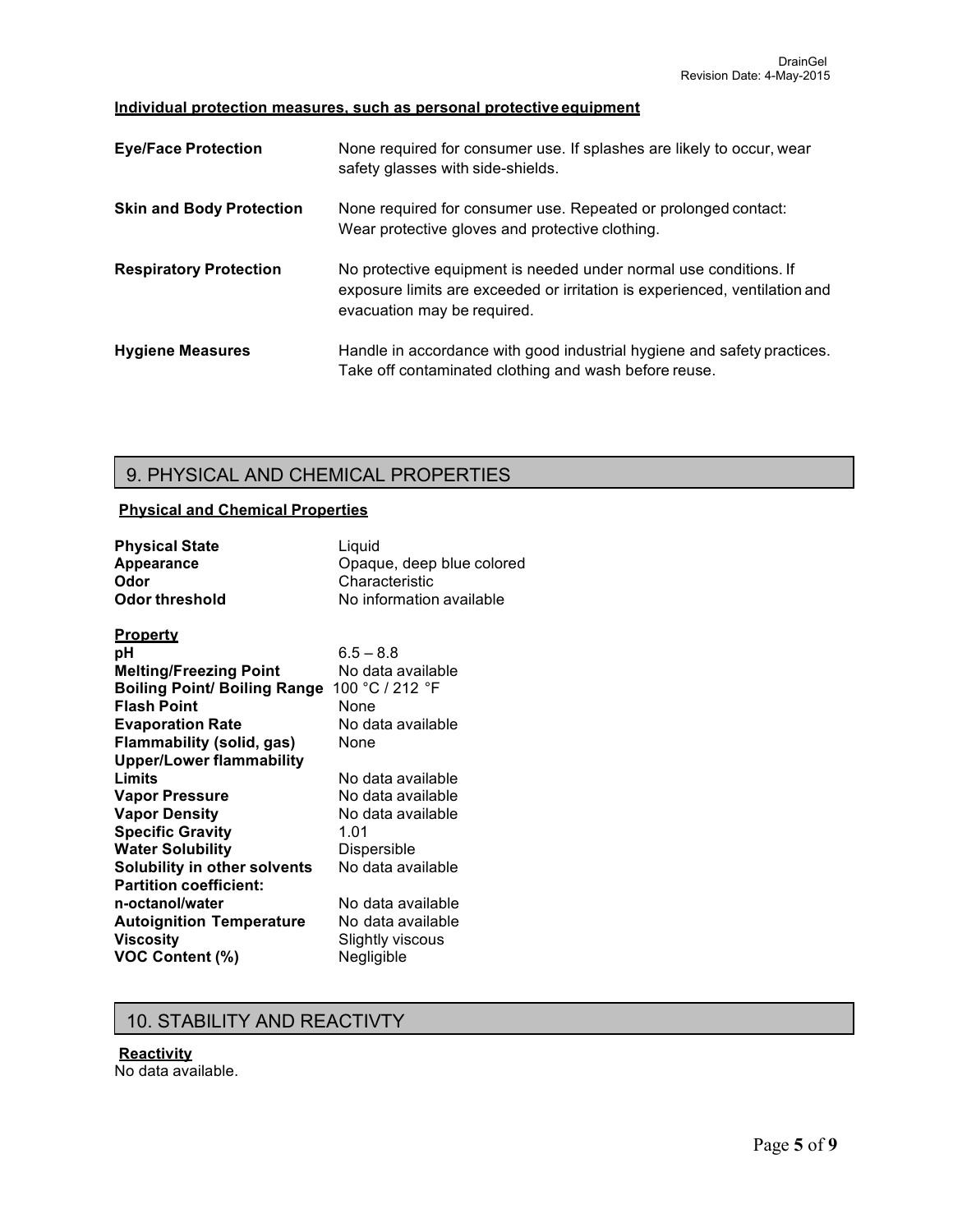## **Chemical Stability**

Stable under recommended storage conditions.

#### **Possibility of Hazardous Reactions**

None under normal processing.

#### **Hazardous Polymerization**

Hazardous polymerization does not occur.

### **Conditions to Avoid**

Do not exposed to extreme temperatures for long periods of time. Close containers when not in use.

# **Incompatible Materials**

Strong acids and alkalis, and strong oxidizing agents may react with product and inactivate bacterial cultures.

#### **Hazardous Decomposition Products**

Carbon oxides.

# 11. TOXICOLOGICAL INFORMATION

# **Information on likely routes of exposure**

| <b>Product Information</b><br><b>Inhalation</b><br><b>Eye Contact</b><br><b>Skin Contact</b> | Specific test data for the mixture is not available.<br>Specific test data for the mixture is not available.<br>Specific test data for the mixture is not available. May cause<br>sensitization by skin contact on prolonged exposure on<br>susceptible persons. |  |
|----------------------------------------------------------------------------------------------|------------------------------------------------------------------------------------------------------------------------------------------------------------------------------------------------------------------------------------------------------------------|--|
| Ingestion                                                                                    | Specific test data for the mixture is not available.                                                                                                                                                                                                             |  |
| <b>Component Information</b>                                                                 | No information available.                                                                                                                                                                                                                                        |  |
| Information on toxicological effects                                                         |                                                                                                                                                                                                                                                                  |  |
| <b>Symptoms</b>                                                                              | Possible itching, rashes, and hives on susceptible persons.                                                                                                                                                                                                      |  |
| Delayed and immediate effects as well as chronic effects from short and long-term exposure   |                                                                                                                                                                                                                                                                  |  |
| <b>Sensitization</b>                                                                         | May cause sensitization of susceptible persons. May cause sensitization<br>by skin contact.                                                                                                                                                                      |  |
| <b>Mutagenic Effects</b>                                                                     | No information available.                                                                                                                                                                                                                                        |  |
| Carcinogenicity                                                                              | Contains no ingredient listed as a carcinogen.                                                                                                                                                                                                                   |  |
| <b>Reproductive Toxicity</b>                                                                 | No information available.                                                                                                                                                                                                                                        |  |
| STOT - single exposure                                                                       | No information available.                                                                                                                                                                                                                                        |  |
| STOT - repeated exposure                                                                     | No information available.                                                                                                                                                                                                                                        |  |
| <b>Chronic Toxicity</b><br><b>Target Organ Effects</b>                                       | No known effect based on available information.<br>Skin.                                                                                                                                                                                                         |  |
| <b>Aspiration Hazard</b>                                                                     | No information available.                                                                                                                                                                                                                                        |  |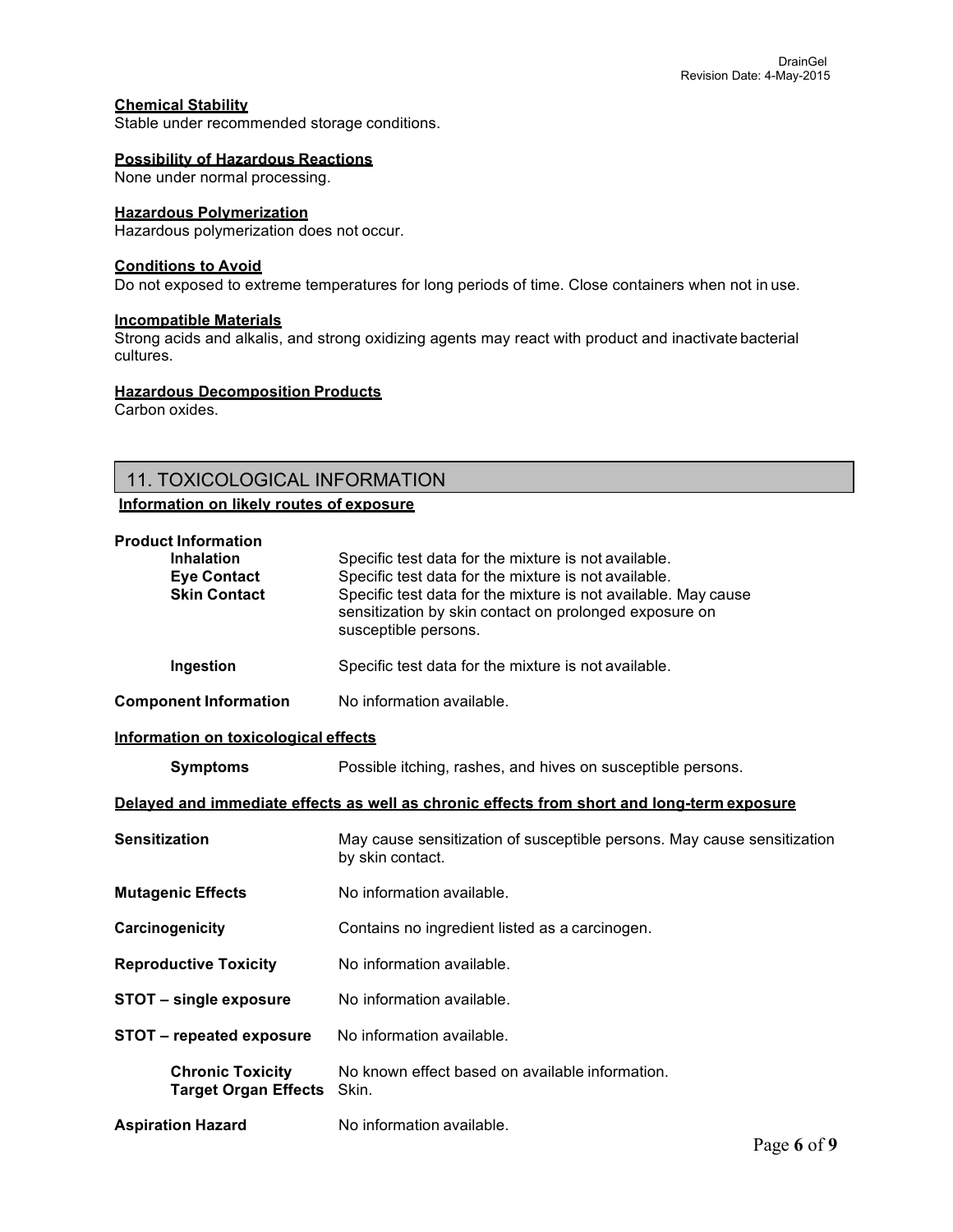# **Numerical measures of Toxicity**

Not applicable

# 12. ECOLOGICAL INFORMATION

## **Eco-toxicity, Persistence and Degradability, and Bioaccumulation**

This product is not expected to be dangerous to the environment with respect to mobility, persistency and biodegradability, bio-accumulative potential, aquatic toxicity, and other data related to eco-toxicity.

### **Other adverse effects**

None known.

# 13. DISPOSAL CONSIDERATIONS

# **Waste Treatment Methods**

| <b>Disposal Methods</b>       | This material, as supplied, is not a hazardous waste according to<br>Federal Regulations (40 CFR 261). This material could become a<br>hazardous waste if it is mixed with or otherwise comes in contact with a<br>hazardous waste, if chemical additions are made to this material, or if<br>the material is processed or otherwise altered. Consult 40 CFR 261 to<br>determine whether the altered material is a hazardous waste. Consult<br>with the appropriate State, Regional, or Local regulations for additional<br>requirements. |
|-------------------------------|-------------------------------------------------------------------------------------------------------------------------------------------------------------------------------------------------------------------------------------------------------------------------------------------------------------------------------------------------------------------------------------------------------------------------------------------------------------------------------------------------------------------------------------------|
| <b>Contaminated Packaging</b> | Dispose of contents/containers in accordance with local regulations.                                                                                                                                                                                                                                                                                                                                                                                                                                                                      |

# 14. TRANSPORTATION INFORMATION

| <u>DOT</u><br><b>Proper Shipping Name</b><br><b>Hazard Class</b> | <b>Not Requlated</b><br>Not Regulated<br>N/A |
|------------------------------------------------------------------|----------------------------------------------|
| <b>TDG</b>                                                       | Not Regulated                                |
| <b>MEX</b>                                                       | Not Regulated                                |
| <b>ICAO</b>                                                      | <b>Not Requlated</b>                         |
| <b>IATA</b>                                                      | Not Regulated                                |
| <b>IMDG/IMO</b>                                                  | <b>Not Requlated</b>                         |
| <b>RID</b>                                                       | Not Regulated                                |
| ADR                                                              | Not Regulated                                |
| ADN                                                              | Not Regulated                                |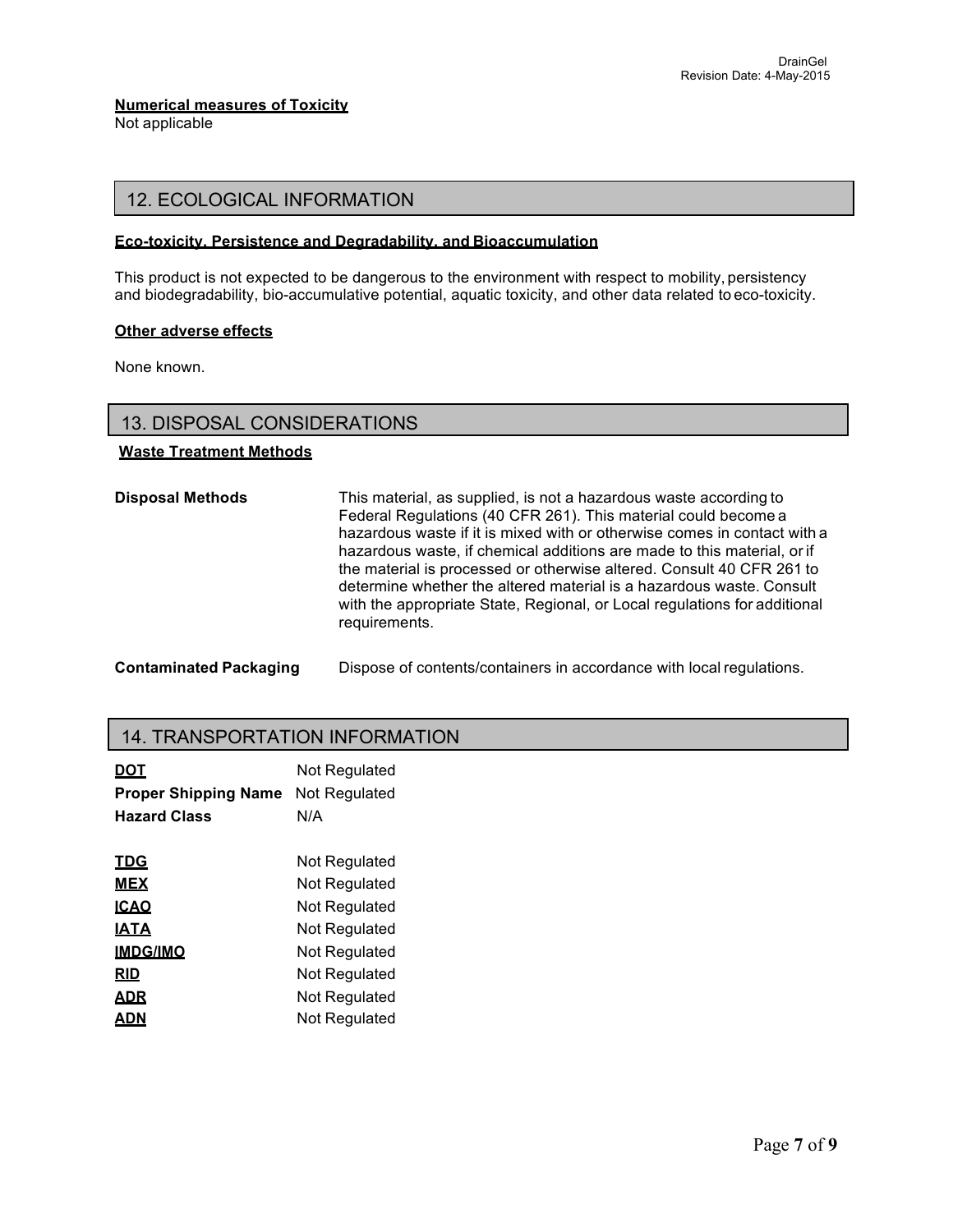# 15. REGULATORY INFORMATION

### **International Inventories**

| TSCA | Complies                                            |
|------|-----------------------------------------------------|
| DSL  | All components are listed either on the DSL or NDSL |

**TSCA –** United States Toxic Substances Control Act – Section 8(b)Inventory **DSL/NDSL –** Canadian Domestic Substances List/Non-Domestic SubstancesList

## **US Federal Regulations**

### **SARA 313**

Section 313 of Title III of the Superfund Amendments and Reauthorization Act of 1986 (SARA). This product contains a chemical which is subject to the reporting requirements of the Act and Title 40 ofthe Code of Federal Regulations, Part 372

### **SARA 311/312 Hazard Categories**

| <b>Acute Health Hazard</b>        | Yes |
|-----------------------------------|-----|
| <b>Chronic Health Hazard</b>      | N٥  |
| Fire Hazard                       | N٥  |
| Sudden Release of Pressure Hazard | N∩  |
| <b>Reactive Hazard</b>            | N٥  |

# **CWA (Clean Water Act)**

This product does not contain any substances regulated as pollutants pursuant to the Clean Water Act (40 CFR 122.21 and 40 CFR 122.42)

# **CERCLA**

This material, as supplied, does not contain any substances regulated as hazardous substances under the Comprehensive Environmental Response and Liability Act (CERCLA) (40 CFR 302) or the Superfund Amendments and Reauthorization Act (SARA) (40 CFR 355). There may be specific reporting requirements at the local, regional, or State level pertaining to releases of this material.

### **US State Regulations**

### **California Proposition 65**

This product does not contain any Proposition 65 chemicals

### **US State Right-to-Know Regulations**

This product does not contain any substances above threshold limits that are regulated by State right-toknow.

# 16. OTHER INFORMATION

| <b>Hazardous Material Information System</b><br>(HMIS) | <b>HEALTH</b>              |   |
|--------------------------------------------------------|----------------------------|---|
|                                                        | <b>FLAMMABILITY</b>        | 0 |
|                                                        | <b>PHYSICAL HAZARD</b>     | n |
|                                                        | <b>PERSONAL PROTECTION</b> | В |